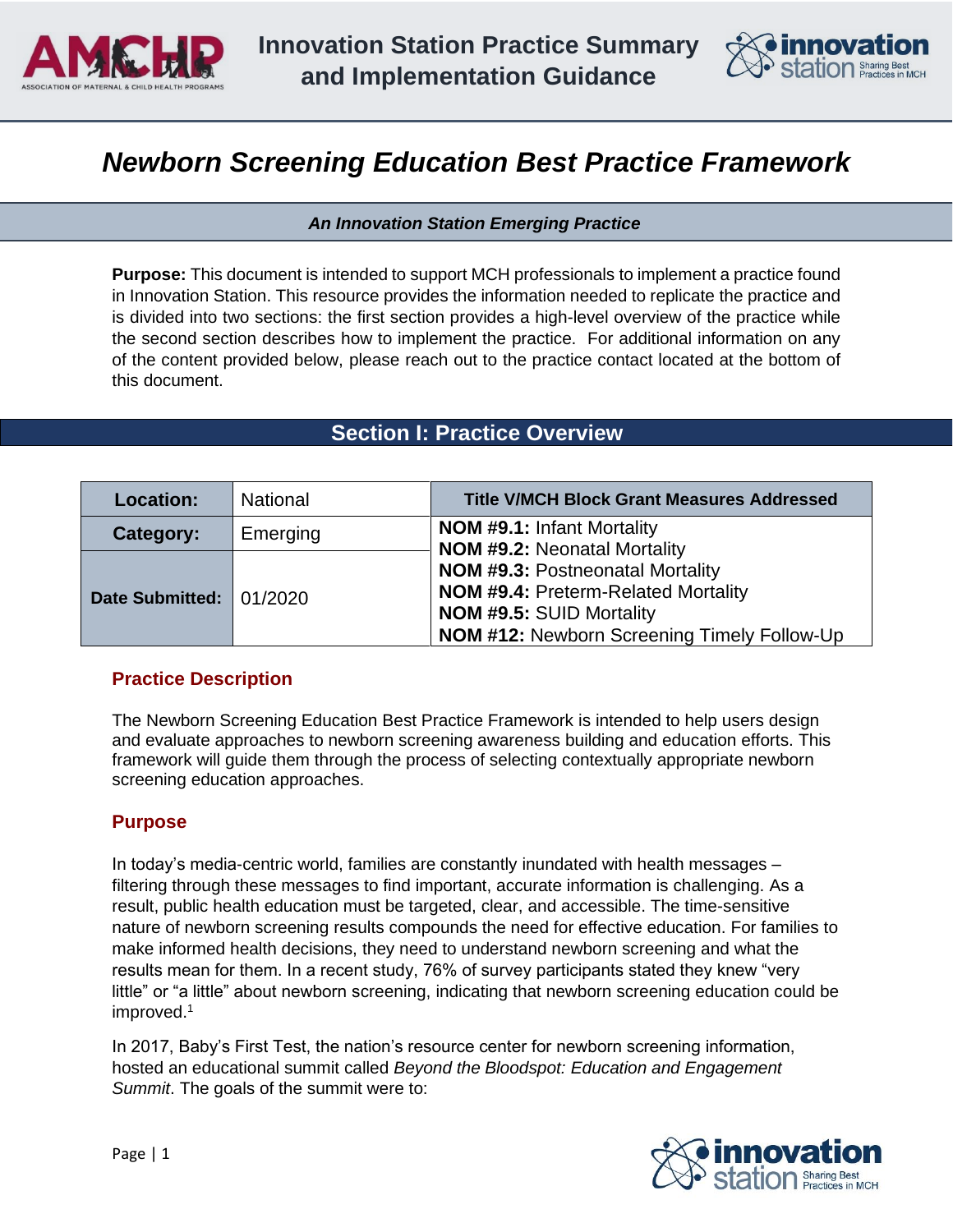- Identify and evaluate best practices that improve family and healthcare provider understanding of the newborn screening system;
- Identify best practices that increase family and healthcare professional involvement in the newborn screening system; and
- Evaluate family and healthcare professional involvement in the newborn screening system.

Over 100 newborn screening, public health, and health communication experts attended the summit. While the summit illustrated clear gaps in newborn screening education, it also demonstrated the exponential need for guidance on how to identify and evaluate programs as best practices. As a follow-up to the summit, Baby's First Test convened a panel of experts to develop a system for identifying best practices in newborn screening education. This panel collaboratively created the Newborn Screening Education Best Practice Framework. The framework responds to the need for improved newborn screening education by providing a systematic process for designing and evaluating education approaches for newborn screening educators.

1. DeLuca, J. M. (2018, Jan - Feb). Public attitudes toward expanded newborn screening. *Journal of Pediatric Nursing, 38*, e19-e23.<http://dx.doi.org/10.1016/j.pedn.2017.10.002>

## **Practice Foundation**

Using the Newborn Screening Education Best Practice Framework, those designing and implementing newborn screening education approaches will benefit from shared data/practices that result in a more efficient use of resources. Downstream, families will benefit from more effective education efforts that successfully reach intended audiences with information that is needed and relevant to them.

To develop the Newborn Screening Education Best Practice Framework, we looked at several tools and models including:

- Community Tool Box's [Developing a Framework Model of Change;](https://ctb.ku.edu/en/best-change-processes/developing-a-framework-or-model-of-change/overview)
- Community Tool Box's [Implementing Effective Interventions;](https://ctb.ku.edu/en/best-change-processes/implementing-effective-interventions/overview)
- Genetic Alliance's Trust It or Trash It? Creating and Assessing Genetic Health [Information;](https://www.ncbi.nlm.nih.gov/books/NBK115535/)
- CDC's [Seeking Best Practices: A Conceptual Framework for Planning and Improving](https://www.cdc.gov/pcd/issues/2013/13_0186.htm)  [Evidence Based Practices;](https://www.cdc.gov/pcd/issues/2013/13_0186.htm)
- The Secretary's Advisory Committee on National Health Promotion and Disease's [Evidence-Based Clinical and Public Health: Generating and Applying the Evidence;](https://www.healthypeople.gov/2010/hp2020/advisory/pdfs/EvidenceBasedClinicalPH2010.pdf)
- WHO: Regional Office for Africa's [Guide for Documenting and Sharing "Best Practices"](http://afrolib.afro.who.int/documents/2009/en/GuideBestPractice.pdf)  [in Health Programmes;](http://afrolib.afro.who.int/documents/2009/en/GuideBestPractice.pdf)
- AHRQ's [Grading the Strength of a Body of Evidence When Assessing Health Care](https://www.ncbi.nlm.nih.gov/books/NBK174881/)  [Interventions for the Effective Health Care Program of the Agency for Healthcare](https://www.ncbi.nlm.nih.gov/books/NBK174881/)  [Research and Quality: An Update;](https://www.ncbi.nlm.nih.gov/books/NBK174881/) and

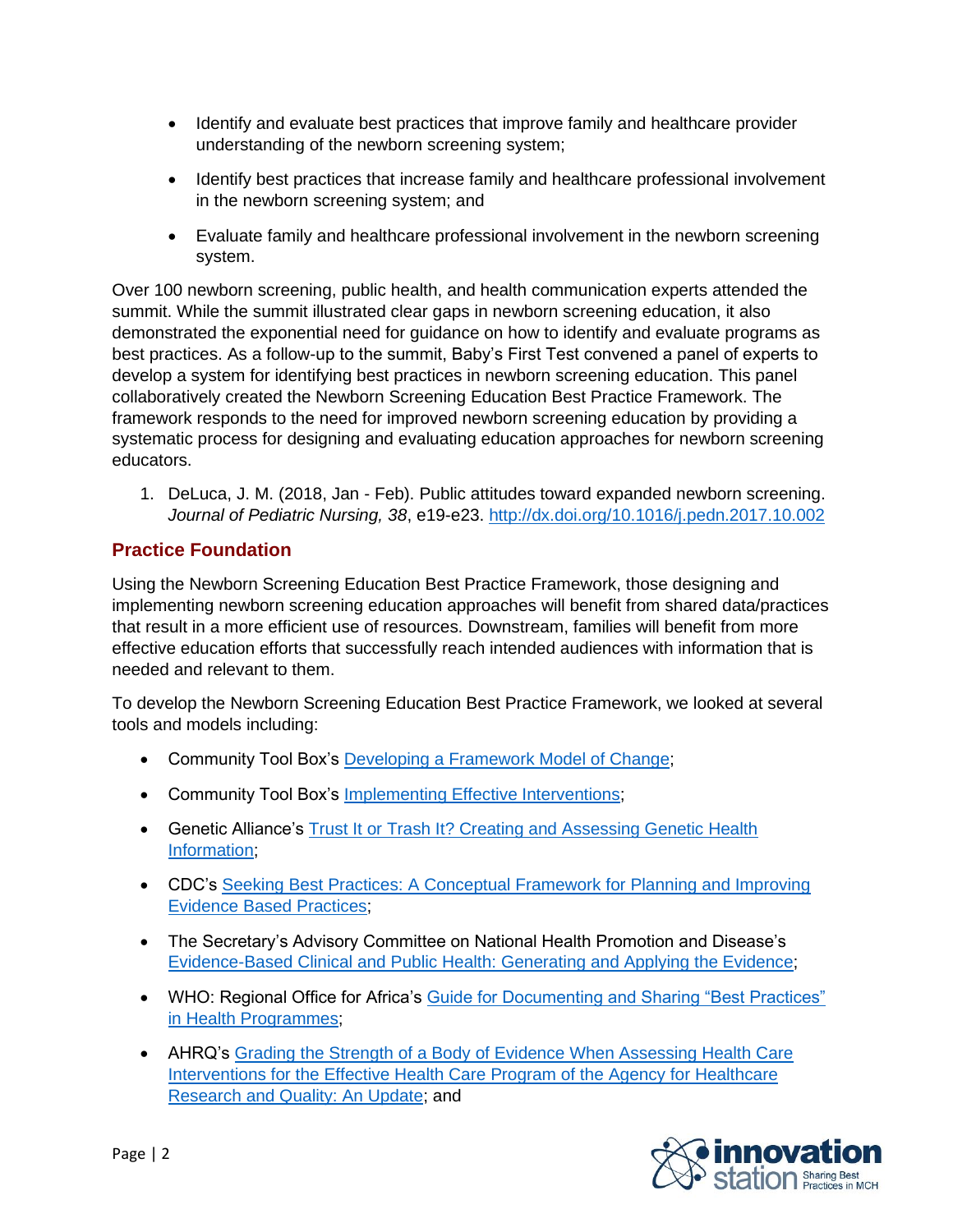• AMCHP's **Innovation Station Submission Form.** 

In developing our framework, we looked at each of these tools and models to understand the elements typically used in best practice development and evaluation. We researched these tools to determine which elements were relevant to newborn screening and which should be included in the framework. While none of these tools and models were a singular guide to our framework, we strove to include broad, vetted best practice concepts in our framework and make sure they fit a newborn screening context specifically. For a full description of the elements of the framework, please read our [academic publication.](https://www.mdpi.com/2409-515X/5/2/22/htm)

Further, the Newborn Screening Education Best Practice Framework does account for established public health models and theories within the framework itself. Although we do not stipulate that users apply a specific theory or model, we do recommend they consider several of the models and theories mentioned in the above list. In this way, the framework allows the user to make a determination on which model or theory is most relevant to their unique newborn screening education issue, while still promoting their use overall.

## **Core Components**

The goal of the Newborn Screening Education Best Practice Framework is to help users identify evidence-based education approaches to address issues in newborn screening education. The core components of using the framework are the guiding questions, flowchart, implementation, and evaluation of the selected approach.

| <b>Core Component</b>    | <b>Activities</b>                                                                                                     | <b>Operational Details</b>                                                                                                                                                                                                                                             |  |
|--------------------------|-----------------------------------------------------------------------------------------------------------------------|------------------------------------------------------------------------------------------------------------------------------------------------------------------------------------------------------------------------------------------------------------------------|--|
| <b>Guiding Questions</b> | Collaboratively<br>answer the guiding<br>questions of the<br>framework                                                | Select an education approach that<br>addresses a particular newborn screening<br>education issue. The guiding questions<br>show the overall concepts that form the<br>core of the education approach. Work<br>collaboratively with relevant staff and<br>stakeholders. |  |
| Flowchart                | Collaboratively work<br>through the<br>flowchart of the<br>framework using the<br>answers to the<br>guiding questions | Use the flowchart to determine if the<br>selected approach may be a best practice<br>considering the context of the newborn<br>screening education issue. Work<br>collaboratively with relevant staff and<br>stakeholders.                                             |  |
| Implementation           | Implement the<br>selected approach                                                                                    | Based on the discussion of the guiding<br>questions and flowchart, implement the<br>education approach that was ultimately<br>selected.                                                                                                                                |  |
| Evaluation               | Evaluate the<br>effectiveness of the<br>selected approach                                                             | Evaluate the implementation of the<br>selected education approach to determine<br>if the approach used may be a best<br>practice.                                                                                                                                      |  |

## **Practice Activities**

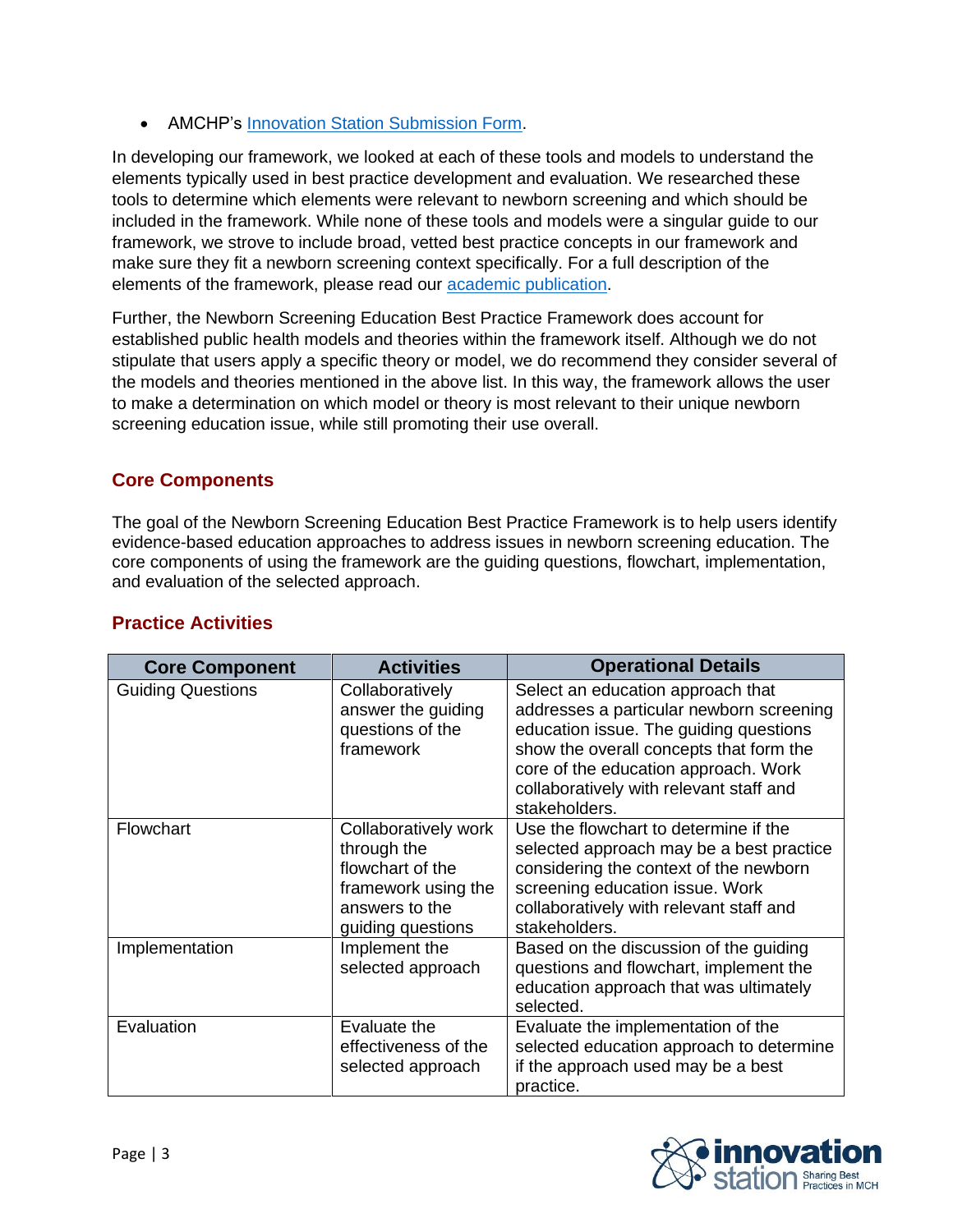## **Evidence of Effectiveness (e.g. Evaluation Data***)*

Our primary method of evaluation is to gather qualitative data through interviews with known users of the Newborn Screening Education Best Practice Framework. We designed an interview guide to structure this process.

In addition to the qualitative feedback, we are tracking some quantitative data. We are tracking the number of states we know have used the Newborn Screening Education Best Practice Framework, traffic to materials related to the framework in the [Resource Center](https://www.babysfirsttest.org/newborn-screening/resources) on BabysFirstTest.org, response to social media posts, and the number of views on our academic publication.

- Overall evaluation question:
	- o Was the Newborn Screening Education Best Practice Framework helpful in selecting a newborn screening education approach?
- Participant selection:
	- o Since the Newborn Screening Education Best Practice Framework is available for free to download on our website, we set up a qualitative interview with users who contact us to let us know they used the framework.
- Baseline values:
	- $\circ$  We will consider our baseline data collection complete one year after the release of the Newborn Screening Education Best Practice Framework, which has been available since January 18, 2019. Since then, we know of three state programs who have applied the framework. All three state programs have informed us they would use the framework again in a relevant situation. We know of one additional international user of the framework, but this user was unavailable for an interview or to provide further information.
	- o 100% of users interviewed would use the framework again.
- Outcome measures:
	- o The main outcome measures for the Newborn Screening Education Best Practice Framework are the percentage of states who have taken up the framework (6%), the percentage of known users interviewed who would use the framework again (100%), and the overall number of known users of the framework (4).
- Data collection:
	- $\circ$  We collected qualitative data through interviews with known users. These interviews were conducted using a standard interview guide over Zoom, an online meeting software.
	- $\circ$  For our quantitative evaluation measures, we collected data from our qualitative interviews as well as Google Analytics, social media insights, and academic article metrics.
- Data analysis:
	- $\circ$  Data analysis has so far focused on tracking the number of users to monitor uptake and qualitative feedback for quality improvement of the framework and related materials. Once we have interviewed more users, data analysis may include using methodologies such as emergent coding and a more systematic assessment of recurring themes. At a later date, we may also expand evaluation efforts to take a more active approach, as well as examine our dissemination methods.

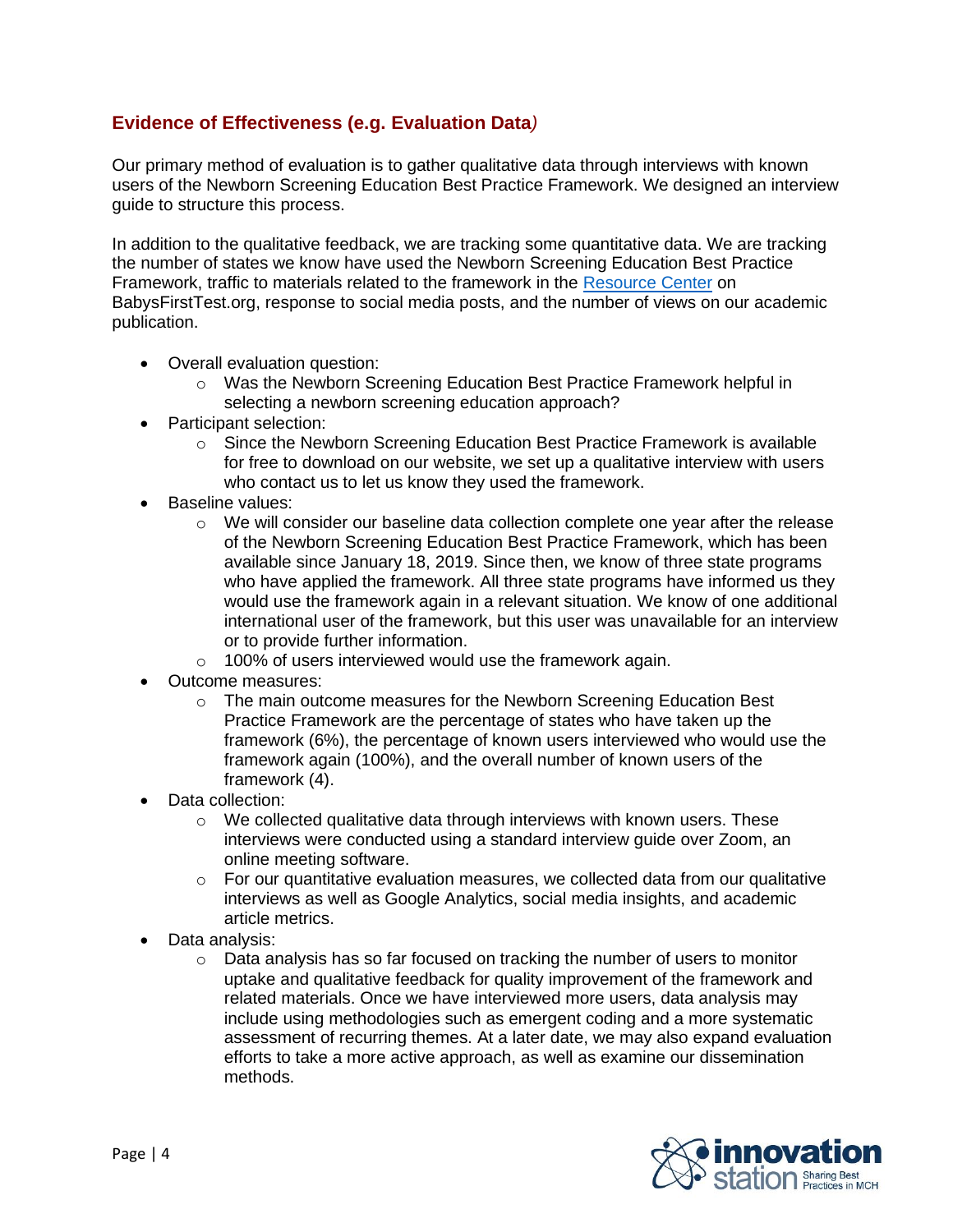For further details on how users have applied the framework, please see this one-page sheet we developed [\(Real Life Examples\)](https://www.babysfirsttest.org/newborn-screening/resources/newborn-screening-education-best-practices-framework-real-life-examples).

## **Replication**

The Newborn Screening Education Best Practice Framework has so far been used in three states and one international newborn screening program. Inherently, each user had different settings and populations to consider due to legislation and geographic location. Each user addressed a different newborn screening education issue, such as adding a condition to the newborn screening panel or updating regulations, so the framework has been useful in several different contexts within newborn screening education.

## **Section II: Practice Implementation**

## **Internal Capacity**

To implement the Newborn Screening Education Best Practice Framework, gather any relevant staff that are involved in planning or implementing newborn screening education and meet for a discussion session. Although the staff needed may vary, it may be helpful to include newborn screening program staff, lab staff, and local providers to discuss the framework questions. Gaining support from leadership is important before moving into implementation of the selected education approach.

Moving into the implementation and evaluation phases, the staff needed may vary depending on the specific context of the newborn screening education issue and the education approach selected.

## **Collaboration/Partners**

Relevant stakeholders must be included in the process of applying the Newborn Screening Education Best Practice Framework. Baby's First Test is available to partner for technical assistance. Stakeholders from various fields and relevant consumer communities should be consulted about decisions or present during discussion sessions.

Additional partners will be necessary during implementation of the selected newborn screening education approach. These partners will vary depending on the scope of the newborn screening education issue and the education approach selected.

## **Practice Cost**

The Newborn Screening Best Practice Framework itself can be accessed for free on the Baby's First Test [Resource Center.](https://www.babysfirsttest.org/newborn-screening/resources/newborn-screening-education-best-practices-framework) Baby's First Test does also offer customized technical assistance on using the framework for a fee. The exact practice budget will vary depending on the scope of the newborn screening education issue and the education approach selected.

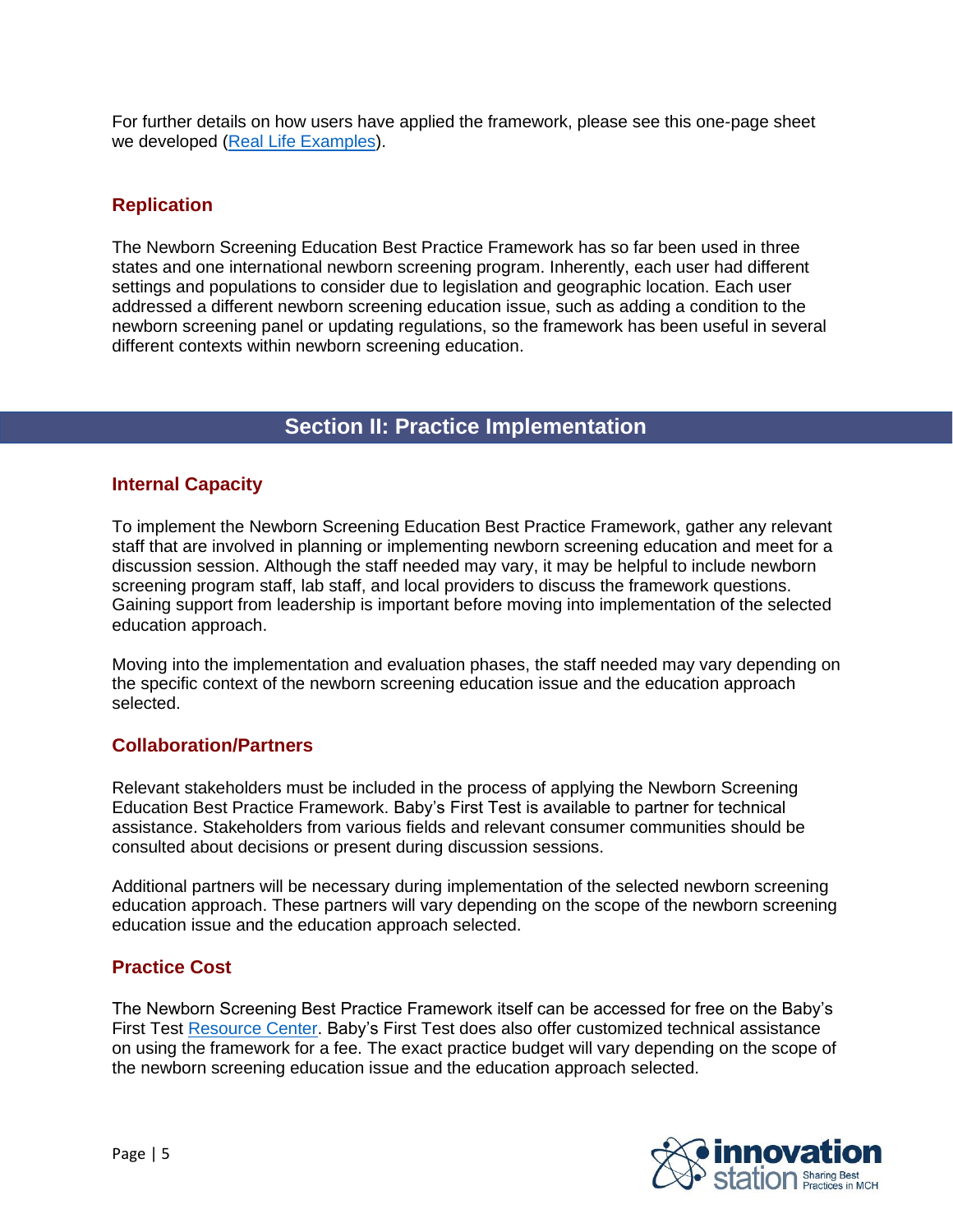| <b>Budget</b>                                                  |                                                                                                                                                                                                                                                                                             |                      |              |  |
|----------------------------------------------------------------|---------------------------------------------------------------------------------------------------------------------------------------------------------------------------------------------------------------------------------------------------------------------------------------------|----------------------|--------------|--|
| <b>Activity/Item</b>                                           | <b>Brief Description</b>                                                                                                                                                                                                                                                                    | Quantity             | <b>Total</b> |  |
| Newborn Screening Best Practice<br>Framework                   | Obtain a copy of the Framework<br><b>Guiding Questions and Flowchart.</b><br>This can be accessed free on the<br><b>Baby's First Test Resource</b><br>Center.                                                                                                                               | 1                    | \$0          |  |
| <b>Technical Assistance from the</b><br>Baby's First Test Team | For a fee, Baby's First Test can<br>provide technical assistance on<br>how to use and apply the<br>framework.                                                                                                                                                                               | 1                    | Varies       |  |
| <b>Discussion Sessions</b>                                     | Gather relevant staff and<br>stakeholders for a discussion<br>session. Account for meeting<br>space, staff time, stakeholder<br>compensation, and other meeting<br>considerations. For example,<br>providing food for attendees during<br>the discussion would create an<br>additional cost | Varies               | Varies       |  |
| Implementation                                                 | The cost of implementing the<br>selected education approach will<br>vary depending on the chosen<br>approach and the duration of<br>implementation. For example,<br>creating a brochure would be<br>much cheaper and quicker than<br>launching a training program.                          | Varies               | Varies       |  |
| Evaluation                                                     | The cost of evaluating the selected<br>education approach will vary<br>depending on the chosen<br>approach. For example, hosting an<br>online survey may be cheaper<br>than designing a randomized trial.                                                                                   | Varies               | Varies       |  |
|                                                                |                                                                                                                                                                                                                                                                                             | <b>Total Amount:</b> | Varies       |  |

## **Practice Timeline**

The Newborn Screening Best Practice Framework can be applied in a short amount of time. Typically, users have scheduled 1-2 short discussion sessions to go over the guiding questions and flowchart. The implementation timeline is much more variable. The exact practice timeline

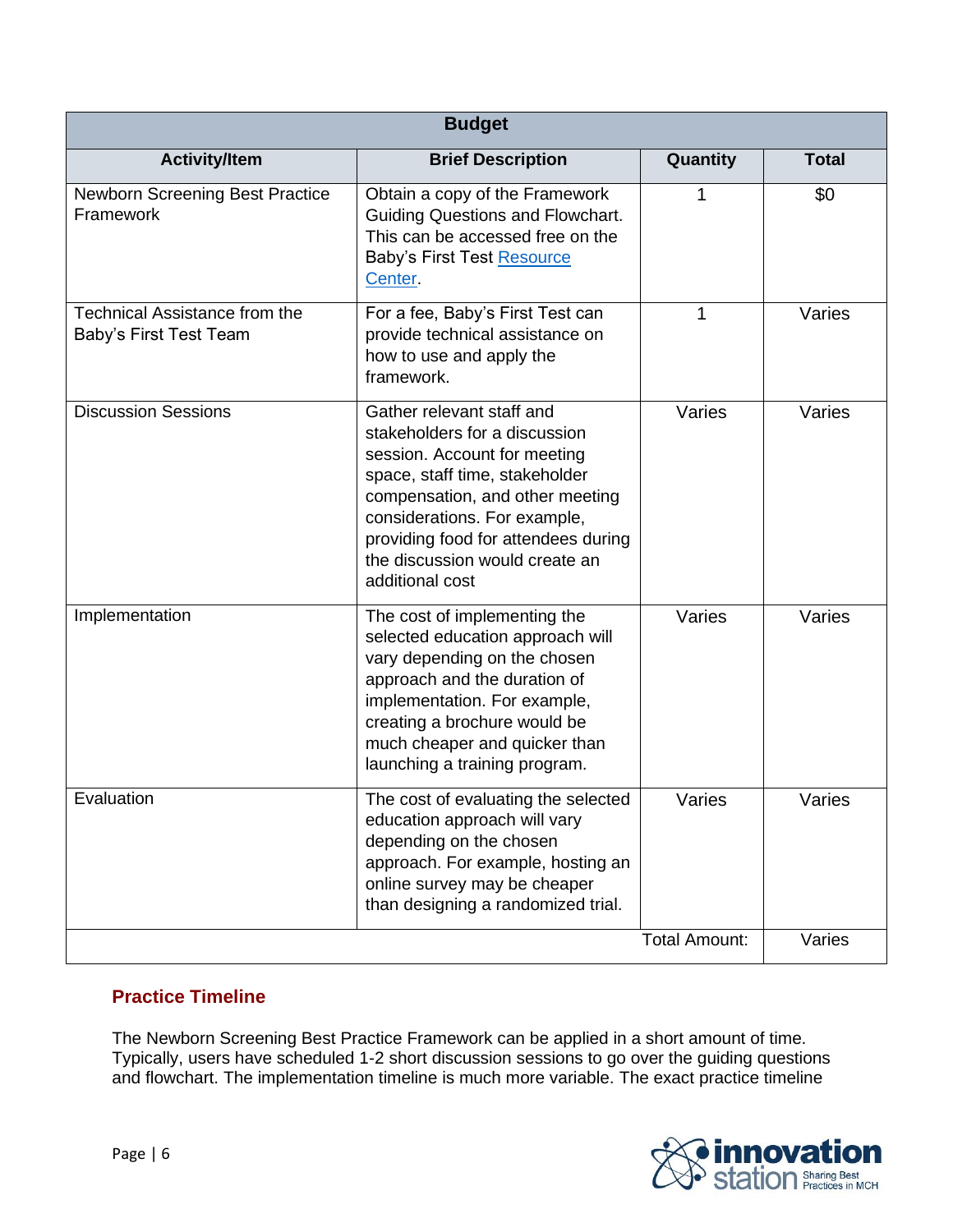will vary depending on the scope of the newborn screening education issue and the selected education approach.

| <b>Practice Timeline</b>               |                                                     |                                               |                                                          |                                 |  |
|----------------------------------------|-----------------------------------------------------|-----------------------------------------------|----------------------------------------------------------|---------------------------------|--|
| <b>Phase</b>                           | <b>Description of Activity</b>                      | Date/Timeframe                                | # of hours<br>needed to<br>complete/<br>oversee activity | Person(s)<br><b>Responsible</b> |  |
| Planning/<br><b>Pre-implementation</b> | Discussion Session(s)<br>Scheduling                 | <b>Before</b><br><b>Discussion</b><br>Session |                                                          | Administrative<br><b>Staff</b>  |  |
|                                        | Discussion Session(s)                               | <b>Before</b><br>Implementation               | $1 - 4$                                                  | Program<br>Manager              |  |
| Implementation                         | Implementation of Selected<br>Approach              | Varies                                        | Varies                                                   | Program<br>Manager              |  |
|                                        | Evaluation                                          | During/After<br>Implementation                | Varies                                                   | Evaluation<br>Manager           |  |
| <b>Sustainability</b>                  | <b>Technical Assistance on</b><br>Selected Approach | <b>After Evaluation</b>                       | Varies                                                   | Program<br>Manager              |  |

## **Resources Provided**

We developed a User Guide and a one-page sheet on Real Life Examples. Both of these are available on the Baby's First Test Website.

- [User Guide](https://www.babysfirsttest.org/newborn-screening/resources/newborn-screening-education-best-practices-framework)
- [Real Life Examples](https://www.babysfirsttest.org/newborn-screening/resources/newborn-screening-education-best-practices-framework-real-life-examples)

We published one academic article about this work in the International Journal of Neonatal Screening. The publication can be found at the following link: [https://www.mdpi.com/2409-](https://www.mdpi.com/2409-515X/5/2/22) [515X/5/2/22.](https://www.mdpi.com/2409-515X/5/2/22)

## **Lessons Learned**

We found that all of our users have applied the Newborn Screening Education Best Practice Framework in a team-based discussion session. Subsequently, we now recommend that users take a team-based discussion approach and include all relevant stakeholders.

In interviews, some users discussed using the Newborn Screening Education Best Practice Framework for unexpected purposes. One of the users that we interviewed informed us that the New Zealand newborn screening program was using the framework and associated academic publication to appeal the discontinuation of their follow-up program. We intended the framework to be primarily used to support educational programs and materials, so we did not expect the